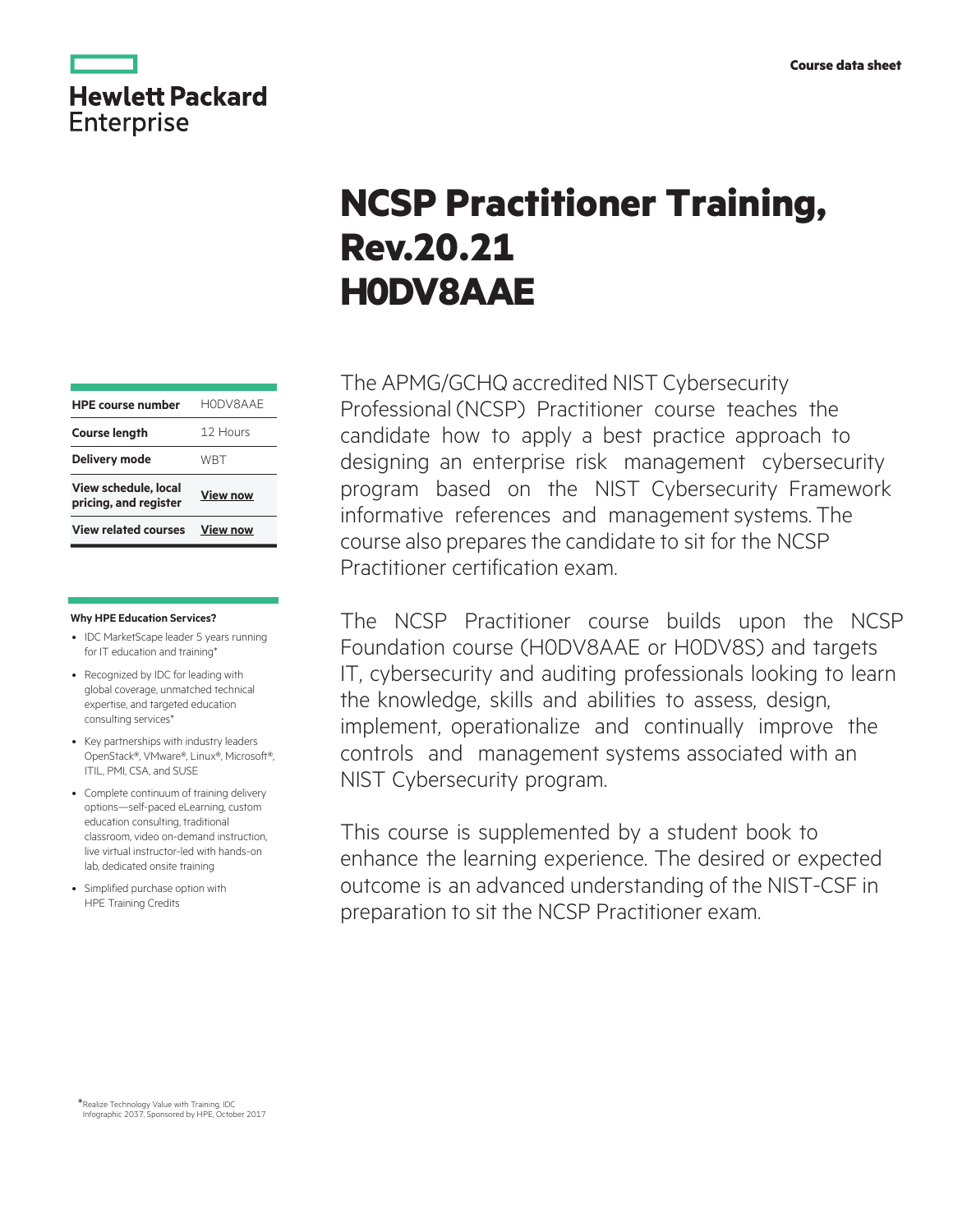# **Audience**

- Candidates pursuing a career in cybersecurity
- IT, cybersecurity and digital transformation design and implementation engineers
- IT, cybersecurity and digital transformation technical operations and business analysts
- IT, cybersecurity and digital transformation specialists including pen testers, ethical hackers, software and application developers, auditors, and investigators.

#### **Prerequisites**

• Candidates must have completed the NCSP Foundation course (H0DV7AAE or H0DV7S) and passed the NCSP Foundation exam

### **Course objectives**

At the conclusion of this class, students will know a practical approach to build and maintain a comprehensive cybersecurity and cyber-risk management program.

#### .**Credits Earned**

• 24 PDU and CEU Credit

#### **Body of knowledge**

This course is based on the Framework for Improving Critical Infrastructure Cybersecurity, version 1.1. It was published by the National Institute of Standards & Technology on February 12, 2014.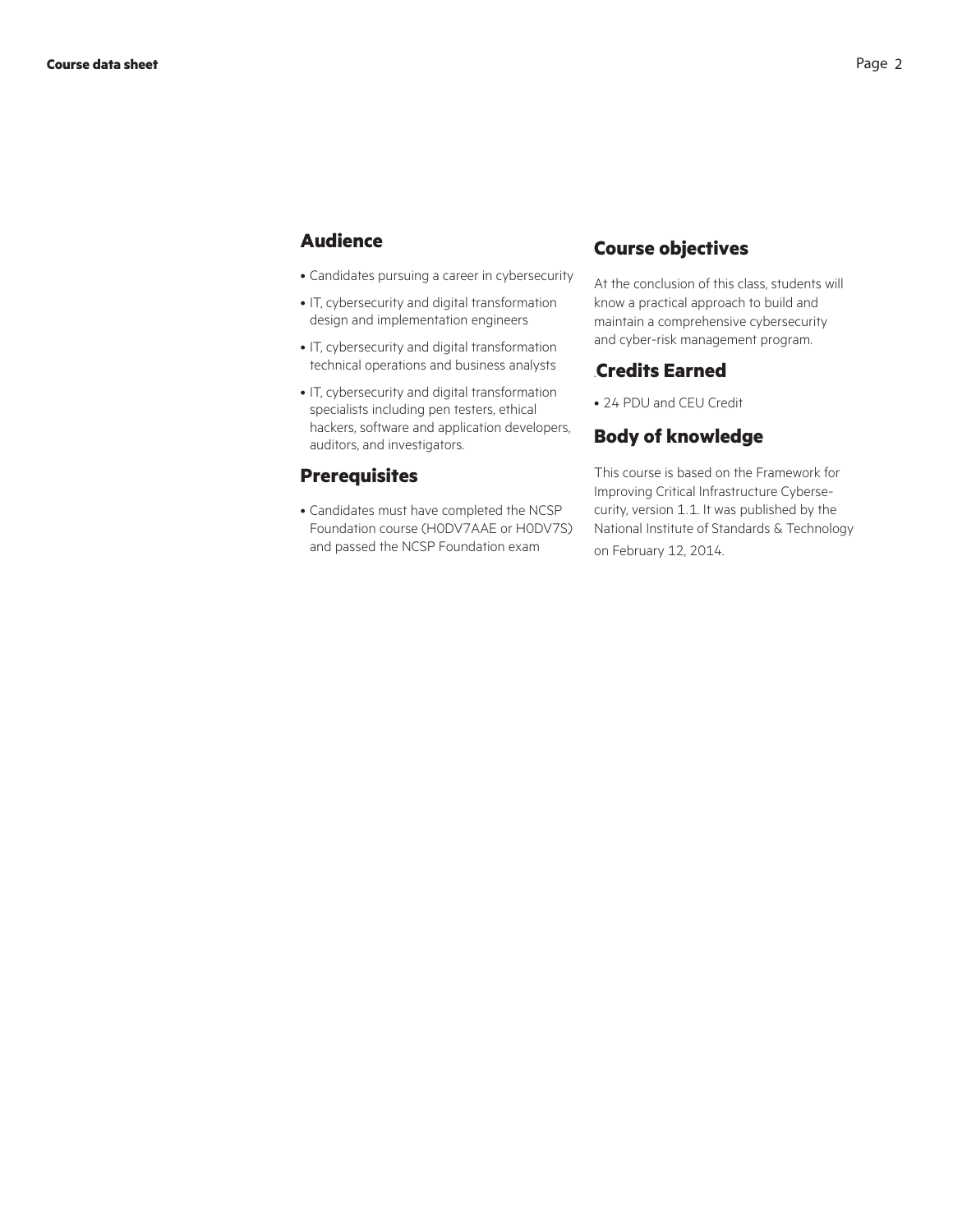# **Detailed course outline**

| <b>Chapter 01 - Course Introduction</b>                         | • Course Introduction                                        |                                                             |
|-----------------------------------------------------------------|--------------------------------------------------------------|-------------------------------------------------------------|
| <b>Lesson: Course Organization</b>                              | • Learning outcomes                                          | • Housekeeping online                                       |
|                                                                 | • Welcome to the course                                      | • Daily routine, quizzes and exercises                      |
|                                                                 | • Why are you here?                                          | • NCSP Practitioner Exam                                    |
|                                                                 | • Using Bloom's Taxonomy                                     | • NCSP Bootcamp Exam                                        |
|                                                                 | • What do you expect?                                        | • Getting started in the classroom                          |
|                                                                 |                                                              | • Agenda                                                    |
| <b>Lesson: Setting the Stage</b>                                | • Constantly evolving threat landscape                       | • Use an adaptive way of working                            |
|                                                                 | • Adopt the NIST-CSF and adapt an informative reference      | • Rapid Adoption and Rapid Adaptation FastTrack             |
|                                                                 | • Cybersecurity adopt and adapt-governance and<br>management | • Continual improvement and implementation of cybersecurity |
| <b>Chapter 02 - Digital Transformation and</b><br>Cybersecurity | • Digital transformation and cybersecurity                   | • Learning outcomes                                         |
| <b>Lesson: DX as a Practitioner</b>                             | • The industrial era and the digital era                     | • Operational sustainability-principle themes               |
|                                                                 | • Entering the digital era                                   | • Attributes of operational sustainability                  |
|                                                                 | • Unique strategic challenges of the digital era             | • Organizational agility-principle themes                   |
|                                                                 | • Digital strategy concepts                                  | • Attributes of organizational agility                      |
|                                                                 | • Organizational culture defined                             | • Strategic agility-principle themes                        |
|                                                                 | • The need for a digital culture                             | • Attributes of strategic agility                           |
|                                                                 | • Get your culture ready to transform                        | • Disruptive culture-principle themes                       |
|                                                                 | · Digital transformation readiness framework                 | • Disruptors are not loose cannons                          |
|                                                                 | • Framework structure                                        | • Digital readiness framework                               |
| Lesson: DX in the Context of Cybersecurity                      | • More about culture than technology                         | • Shared aspects                                            |
|                                                                 | • Adopt and adapt-DX and cybersecurity                       | • Different sides of the same coin                          |
|                                                                 | • Agility demands                                            |                                                             |
| Lesson: Cybersecurity as a DX Catalyst                          | • Start with operational sustainability                      | • Establish a strategic approach                            |
|                                                                 | • Becoming agile                                             |                                                             |
| <b>Summary: Digital Transformation and</b>                      | • Becoming digital ready                                     | • Checkpoint                                                |
| Cybersecurity                                                   | • Interdependencies-DX/cybersecurity                         |                                                             |
| <b>Chapter 03 - Threat Landscape</b>                            | • Threat landscape                                           | • Introduction                                              |
|                                                                 | • Learning outcomes                                          |                                                             |
| <b>Lesson: Threat Actors: Agile and Creative</b>                | • Take advantage of everything: all information has value    | • Threat actors-agile and adaptive                          |
|                                                                 | • Threat actor creativity                                    | • Threat actors exploit vulnerabilities                     |
| <b>Lesson: Attacks</b>                                          | • Generic attack types                                       | • External attacks                                          |
|                                                                 | • Typical attack profile                                     | • Insider attacks                                           |
|                                                                 | • Lockheed-Martin Cyber Kill Chain                           | • Verizon 2019 Data Breach Investigation Report (DBIR)      |
|                                                                 | • Typical mitigation controls                                | • Verizon 2019 DBIR Summary                                 |
|                                                                 |                                                              |                                                             |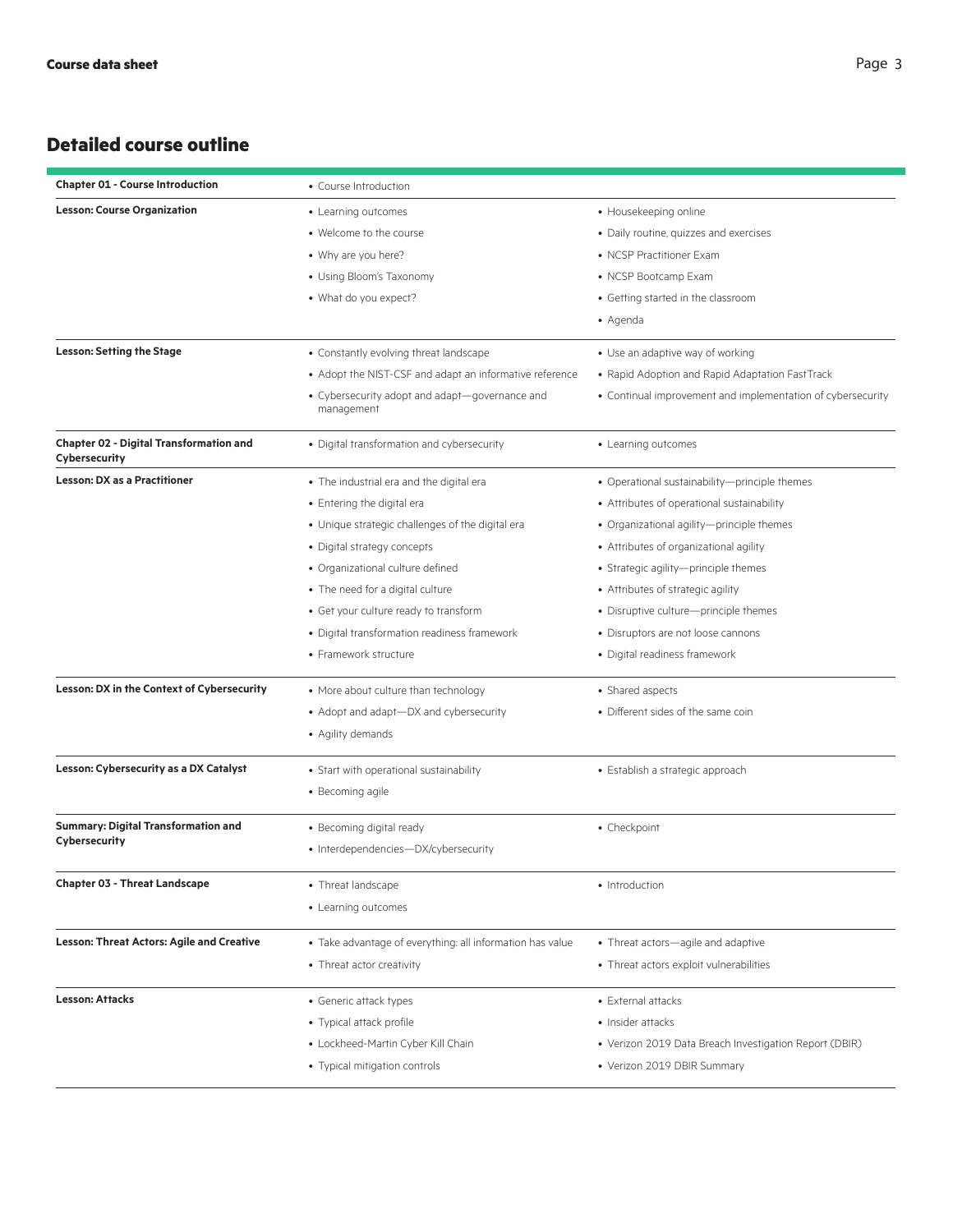| <b>Lesson: Challenges</b>                                     | • Vulnerability contributors                                                         | • Lack of cybersecurity budget/funding                                   |
|---------------------------------------------------------------|--------------------------------------------------------------------------------------|--------------------------------------------------------------------------|
|                                                               | • Indicators for cybersecurity issues                                                | • Cybersecurity funding impacts all organizations                        |
|                                                               | • Most prevalent deficiencies                                                        | • Increased threat sophistication                                        |
|                                                               | • IT and cybersecurity                                                               | • CISO actions                                                           |
|                                                               | • Organizational challenges                                                          |                                                                          |
| <b>Lesson: Organizational Response to Threat</b><br>Landscape | • New approach to Information Security Management<br>(ISM)                           | • AGeneral lessons from Target breach                                    |
|                                                               |                                                                                      | • Lessons from Target breach for each attack phase (1)                   |
|                                                               | • Understand cyber risk                                                              | • Lessons from Target breach for each attack phase (2)                   |
|                                                               | • Understand importance of controls                                                  | • Analysis of Home Depot breach-background                               |
|                                                               | • Breaches-lessons learned                                                           | • Lessons from Home Depot breach                                         |
|                                                               | • Analysis of Target breach-background                                               | • Analysis of Sony breach-background                                     |
|                                                               | • Analysis of Target breach—threat actor reconnaissance<br>phase                     | • General lessons from the Sony breach                                   |
|                                                               | • Analysis of Target breach-threat actor infection and                               | • Lessons from the Sony breach—infection and infiltration                |
|                                                               | infiltration phases                                                                  | • Lessons from the Sony breach-data collection and                       |
|                                                               | • Analysis of Target breach-threat actor data collection<br>and exfiltration phases  | exfiltration                                                             |
| <b>Lesson: Absolute Prevention Not Possible</b>               | • Ongoing improvement is critical                                                    | • What is cybersecurity deterrence                                       |
|                                                               | • Cybersecurity isn't implemented and done                                           | • Start with program to raise awareness                                  |
|                                                               | • Make strategic commitment to inculcate cybersecurity<br>into culture               | • Make CS training and awareness critical part of<br>organizational DNA  |
|                                                               | • Trust and verify                                                                   | • Training alone insufficient                                            |
|                                                               | • Not just awareness and training—deterrence                                         |                                                                          |
| <b>Summary: Threat Landscape</b>                              | • Threat actors                                                                      | • Organizational response to threat landscape                            |
|                                                               | • Attacks                                                                            | • Absolute prevention not possible                                       |
|                                                               | • Challenges                                                                         | • Checkpoint                                                             |
| <b>Chapter 04 - The Controls</b>                              | • The controls                                                                       | • Control selection rationale                                            |
|                                                               | • Learning outcomes                                                                  | • Introduction to cybersecurity controls                                 |
|                                                               | • Overall approach and control selection                                             |                                                                          |
| <b>Lesson: Initiation and Basic Controls</b>                  | • Controls phased adoption                                                           | • CIS Control 1-Inventory and Control of Hardware Assets<br>Sub Controls |
|                                                               | • Controls-order of precedence (initiation and basic<br>[startup])                   | • CIS Control 2-Inventory and Control of Software Assets                 |
|                                                               | • CIS Control 17—Implement a Security Awareness and<br>Training Program              | • CIS Control 2—Inventory and Control of Software Assets<br>Sub Controls |
|                                                               | • CIS Control 17—Implement a Security Awareness and<br>Training Program Sub Controls | • CIS Control 3-Continuous Vulnerability Management                      |
|                                                               | • CIS Control 19-Incident Response and Management                                    | • CIS Control 4-Controlled Use of Administrative Privileges              |
|                                                               | • CIS Control 19-Incident Response and Management                                    | • CIS Control 5-Secure Configurations                                    |
|                                                               | Sub Controls                                                                         | • CIS Control 6-Maintenance, Monitor and Analysis of Audit<br>Logs       |
|                                                               | • CIS Control 1-Inventory and Control of Hardware<br>Assets                          |                                                                          |
|                                                               |                                                                                      |                                                                          |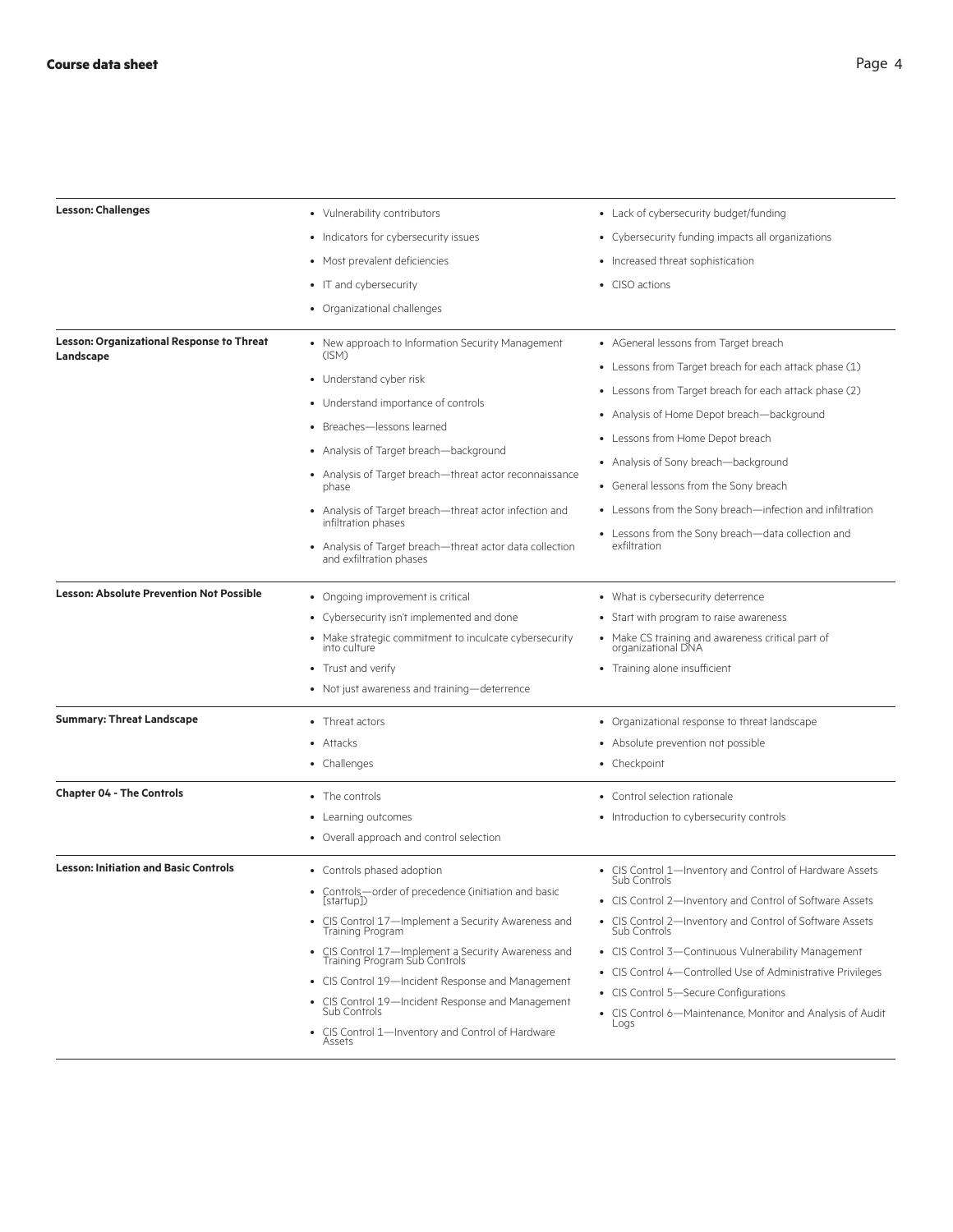| <b>Lesson: Foundation Controls</b>                  | • CIS Control 7-Email and Web Browser Protections                                   | • CIS Control 12-Boundary Defenses                              |
|-----------------------------------------------------|-------------------------------------------------------------------------------------|-----------------------------------------------------------------|
|                                                     | • CIS Control 8-Malware Defenses                                                    | • CIS Control 13-Data Protection                                |
|                                                     | • CIS Control 9-Limitations and Control of Network Ports.<br>Protocols and Services | • CIS Control 14-Control Access Based on the Need to Know       |
|                                                     | • CIS Control 10-Data Recovery Capabilities                                         | • CIS Control 15-Wireless Access Control                        |
|                                                     | • CIS Control 11-Secure Configurations for Network                                  | • CIS Control 16-Account Monitoring and Control                 |
|                                                     | Devices                                                                             |                                                                 |
| <b>Lesson: Organizational and Recovery Controls</b> | • CIS Control 18-Application Software Security                                      | • Recovery NIST-CSF-NIST 800-53                                 |
|                                                     | • CIS Control 20-Penetration Tests and Red Team<br>Exercises                        |                                                                 |
| <b>Summary: Controls</b>                            | • Controls-order of precedence (initiation and basic<br>[startup])                  | • Checkpoint                                                    |
|                                                     |                                                                                     |                                                                 |
| <b>Chapter 05 - Adopt and Adapt</b>                 | • Adopt and adapt                                                                   | • Learning outcomes                                             |
| <b>Lesson: The Context of Adopt and Adapt</b>       | • Introduction to adopt and adapt                                                   | • Lean thinking applied                                         |
|                                                     | • Adopt: What's included in governance for cybersecurity?                           | • Cybersecurity adopt and adapt-governance and                  |
|                                                     | • Adapt: What's included in management for<br>cybersecurity?                        | management<br>• Management: Operationalization of cybersecurity |
| <b>Lesson: Cybersecurity and Culture</b>            | • Culture defined and thoughts about culture                                        | • How to change your culture                                    |
|                                                     | • Cultural patterns                                                                 | • Culture and cybersecurity                                     |
|                                                     | • Characteristics of culture types: How they process<br>information                 | • Final thoughts on culture                                     |
| <b>Lesson: Where We Are</b>                         | • Determine current state                                                           | • Flow of work                                                  |
|                                                     | • Determinative model                                                               | • 3D knowledge flow model                                       |
|                                                     | • Flow of improvement                                                               | • Consultant's view of the flows                                |
|                                                     | • Flow of communication                                                             |                                                                 |
| <b>Summary: Adopt and Adapt</b>                     | • The context of adopt and adapt                                                    | • Where we are                                                  |
|                                                     | • Cybersecurity and culture                                                         | • Checkpoint                                                    |
| <b>Chapter 06 - Adaptive Way of Working</b>         | • Adaptive way of working                                                           | • Learning outcomes                                             |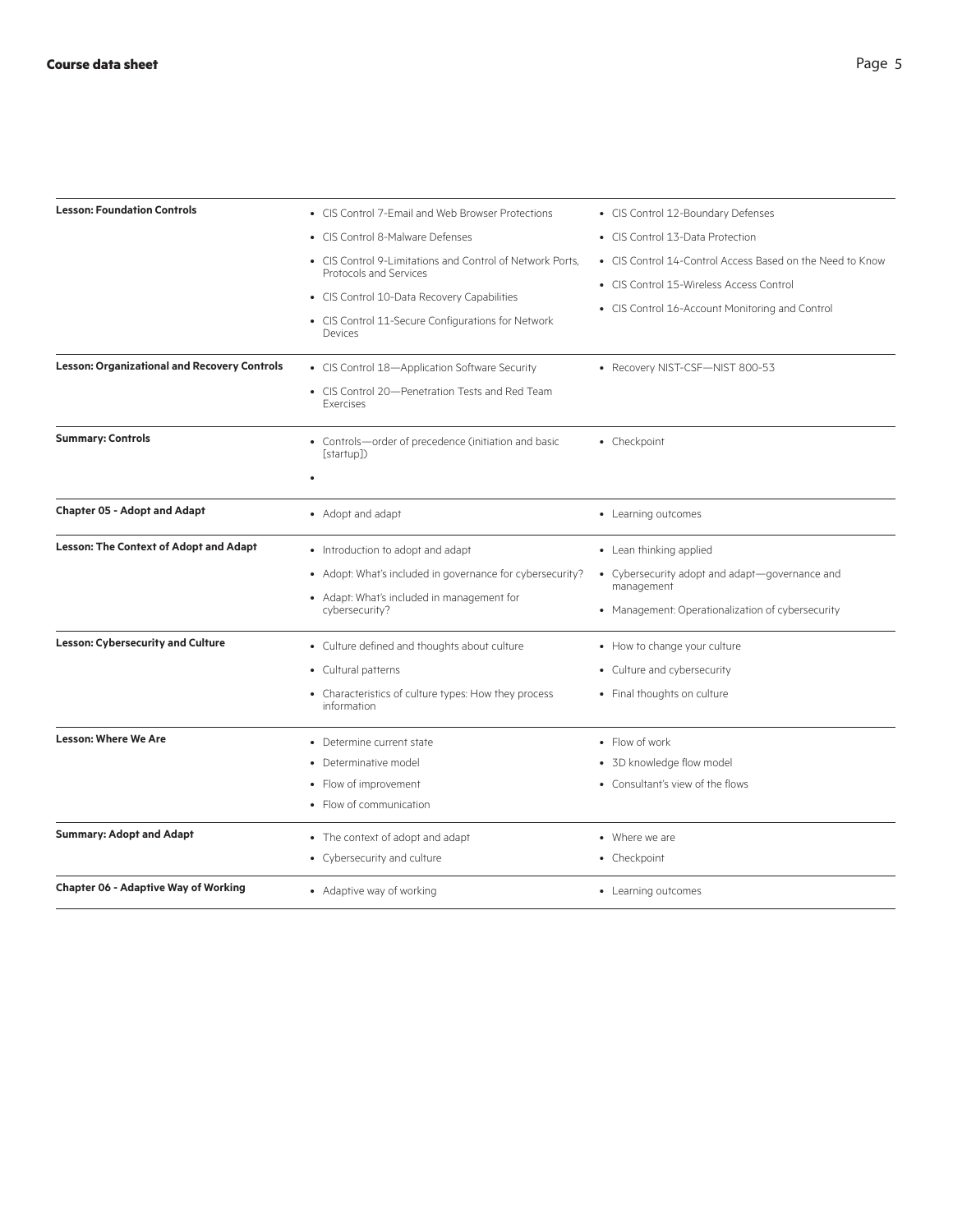| <b>Lesson: Introduction to Adaptive Way to Work</b>                         | • Adaptive approach reduces waste, delivers value                      | • Everything is subject to improvement                 |
|-----------------------------------------------------------------------------|------------------------------------------------------------------------|--------------------------------------------------------|
|                                                                             | • Little gap and big gap                                               | • Try something new in "the small"                     |
|                                                                             | • Quick review                                                         | • Be proactive                                         |
|                                                                             | • Approach                                                             | • Organizational change                                |
|                                                                             | • Leverage cross-functional teams                                      | • Change requires engagement                           |
|                                                                             | • Lots of small projects                                               | • Focus on small steps toward a goal, not the whole    |
|                                                                             | • Work structure                                                       |                                                        |
|                                                                             | • Facilitate learning                                                  |                                                        |
| <b>Lesson: How to Get Started</b>                                           | • Adaptive approach                                                    | • Prioritize based on most valuable thing to do "next" |
|                                                                             | • Work in phases                                                       | • Focus on value, outcomes, costs and risks            |
|                                                                             | • Ask questions: Method (how), not capability (binary<br>choice)       | • Develop different flow patterns                      |
|                                                                             | • Develop small requirements                                           |                                                        |
| <b>Summary: Adaptive Way of Working</b>                                     | • Introduction to adaptive way of working                              | • Checkpoint                                           |
|                                                                             | • How to get started                                                   |                                                        |
| <b>Chapter 07 - Rapid Adoption and Rapid</b><br><b>Adaptation FastTrack</b> | • Rapid Adoption and Rapid Adaptation FastTrack<br>• Learning outcomes | • Rapid adoption and adaptation using FastTrack        |
| <b>Lesson: Rapid Adoption</b>                                               | • Determine risk appetite                                              | • Balance resources and risks                          |
|                                                                             | • Establish cybersecurity governance                                   | • Balance resource optimization model                  |
|                                                                             | • Assess cybersecurity capabilities                                    | • Optimized resources                                  |
| <b>Lesson: Rapid Adaptation</b>                                             | • Cybersecurity assessment                                             | • Take a phased approach                               |
|                                                                             | • Impact on people, practice and technology                            | • Phase O: Initiation                                  |
|                                                                             | • Impact flows                                                         | • Phase 1: Establish cybersecurity beachhead           |
|                                                                             | • Implementation groups                                                | • Phase 2: Expand defensible perimeter                 |
|                                                                             | • Review Center for Internet Security Controls                         | • Phase 3: Refine and tailor                           |
|                                                                             |                                                                        | • FastTrack-implement/improve cycles                   |
| <b>Summary: Rapid Adoption and Rapid Adaptation</b><br><b>FastTrack</b>     | • Rapid Adoption and Adaptation using FastTrack                        | • Rapid adaptation                                     |
|                                                                             | • Rapid adoption                                                       | • FastTrack-implement/improve cycles                   |
|                                                                             |                                                                        | • Checkpoint                                           |
| <b>Chapter 08 - CIIS Practice</b>                                           | • CIIS Practice                                                        | • Learning outcomes                                    |
|                                                                             | • Chapter: CIIS practice                                               |                                                        |